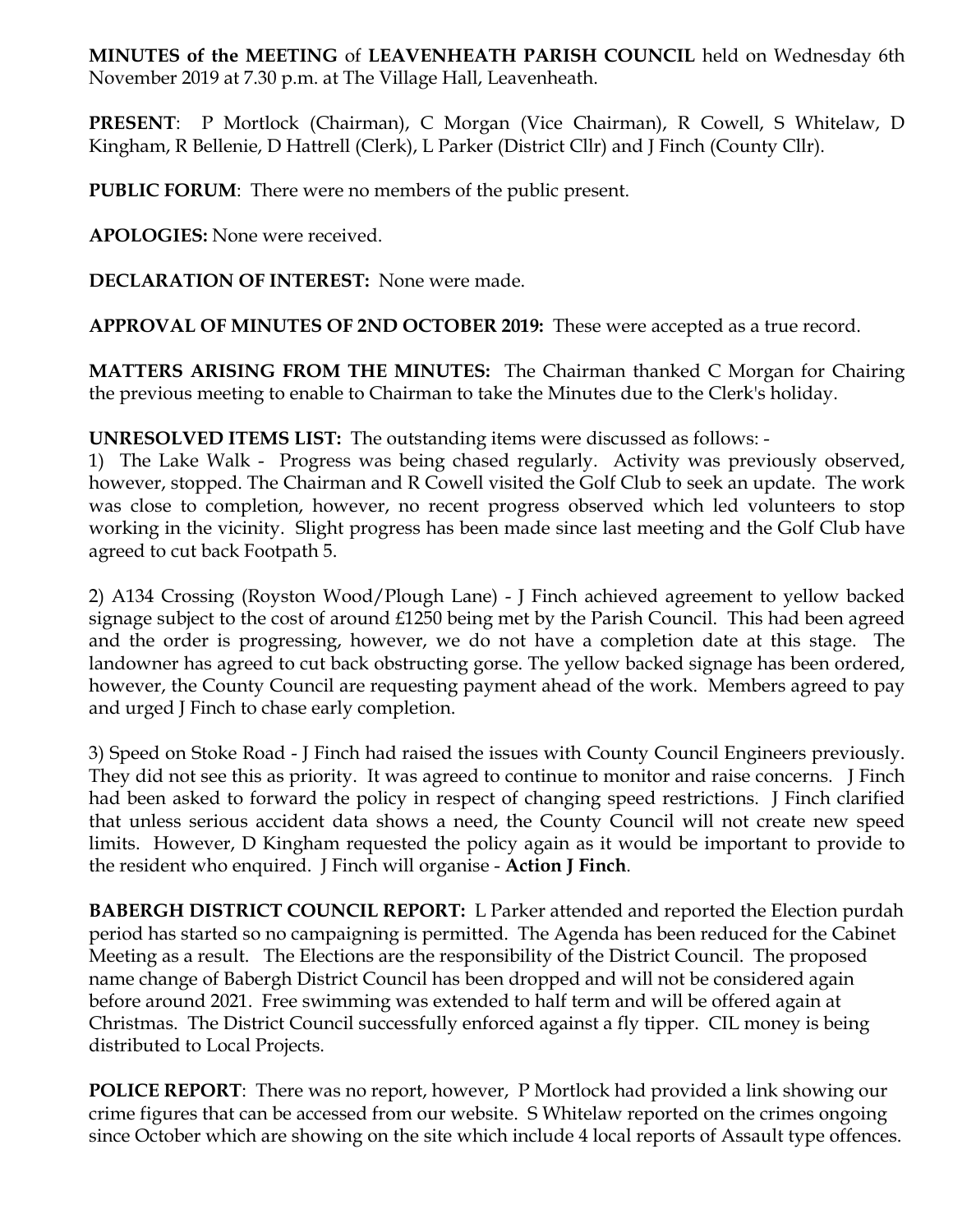**SUFFOLK COUNTY COUNCIL REPORT:** J Finch attended and reported on "Braking Point", a scheme to help encourage young people to stay safe on the roads, the installation of heating in properties without heating systems in Suffolk and the launch of the Annual Public Health Report through a child's eyes. Further Fostering/Adoption information sessions were arranged. J Finch has completed his walks and now looking to walk on hot coals for the same charity - Suffolk Mind. He will put details of the support to installation of heating systems in LSPN.

**NEIGHBOURHOOD PLANNING/ HOUSING NEEDS SURVEY:** The next Meeting of the Committee is after the return date for the Surveys. Members of the Parish Council were impressed with the Survey document. A Chairman has been elected for the Neighbourhood Planning Committee - John Simpson. S Whitelaw proposed that this Parish Council funds Survey Monkey at £384 which lasts for 12 months and will help analyse the survey results. This was seconded by R Cowell and unanimously carried. D Kingham reported that the Committee will be looking at grants from next meeting. A reminder about returning the survey will be put on Facebook. The Parish Council resolved to agree a minor amendment to the Terms of Reference to follow the Parish Council GDPR procedures and add the address of the Neighbourhood Planning website. The completed surveys will be stored securely in a locked cabinet.

**CORRESPONDENCE:** On-going correspondence was discussed. The solicitor acting for the owners of the field where the gorse is obstructing the signage at the crossing have asked if any further action is required. It was agreed that there is no evidence that the gorse was cut back, so we should ask them again - **Action Clerk**. The Tree Wardens investigated the request to cut back the oak tree on the corner of Wrights Way and the High Road. They also asked a Tree Surgeon to give an opinion. It was noted the tree was in good condition and no action was needed at the present time. It was agreed for the Clerk to respond to the resident concerned - **Action Clerk**.

**HIGHWAYS**: S Whitelaw reported some white lining on The Ridings but not anywhere else in the vicinity. J Finch agreed to investigate and S Whitelaw agreed to provide him with further details - **Action J Finch and S Whitelaw**.

**FINANCE:** The Bank Balances as at 6th November are £39900.23 in the Community Account and £15469.41 in the Rate Reward Account making a total of £55369.64.

The half year budget review was considered. The request for a contribution towards the insurance costs of the Church was then considered. The Chairman proposed £500 which was seconded by R Cowell and unanimously carried - **Action Clerk to raise the payment for the December Meeting**. The Risk Management Policy was then reviewed and accepted. R Cowell agreed to carry out the inspections and liaison over collation of documents. He will raise any concerns with financial planning implications to the Clerk to feed into budget - **Action R Cowell.** J Finch agreed to investigate how village volunteers who spread grit in the winter could be covered by the County Council liability insurance **- Action J Finch.** 

## **The following were authorised for payment: -**

| Funds Transfer        | 588.00 | Spingold               | NP Surveys          |
|-----------------------|--------|------------------------|---------------------|
| <b>Funds Transfer</b> | 431.05 | D K Hattrell           | Clerk's Salary      |
| Funds Transfer        | 100.40 | Inland Revenue Only    | Clerk's Deductions  |
| Funds Transfer        | 169.13 | <b>SCC Pension ACC</b> | Clerk's Pension     |
| Funds Transfer        | 330.00 | Stoke by Nayland Club  | V Green Maintenance |
| Funds Transfer        | 319.20 | Tree & Lawn            | V Green Maintenance |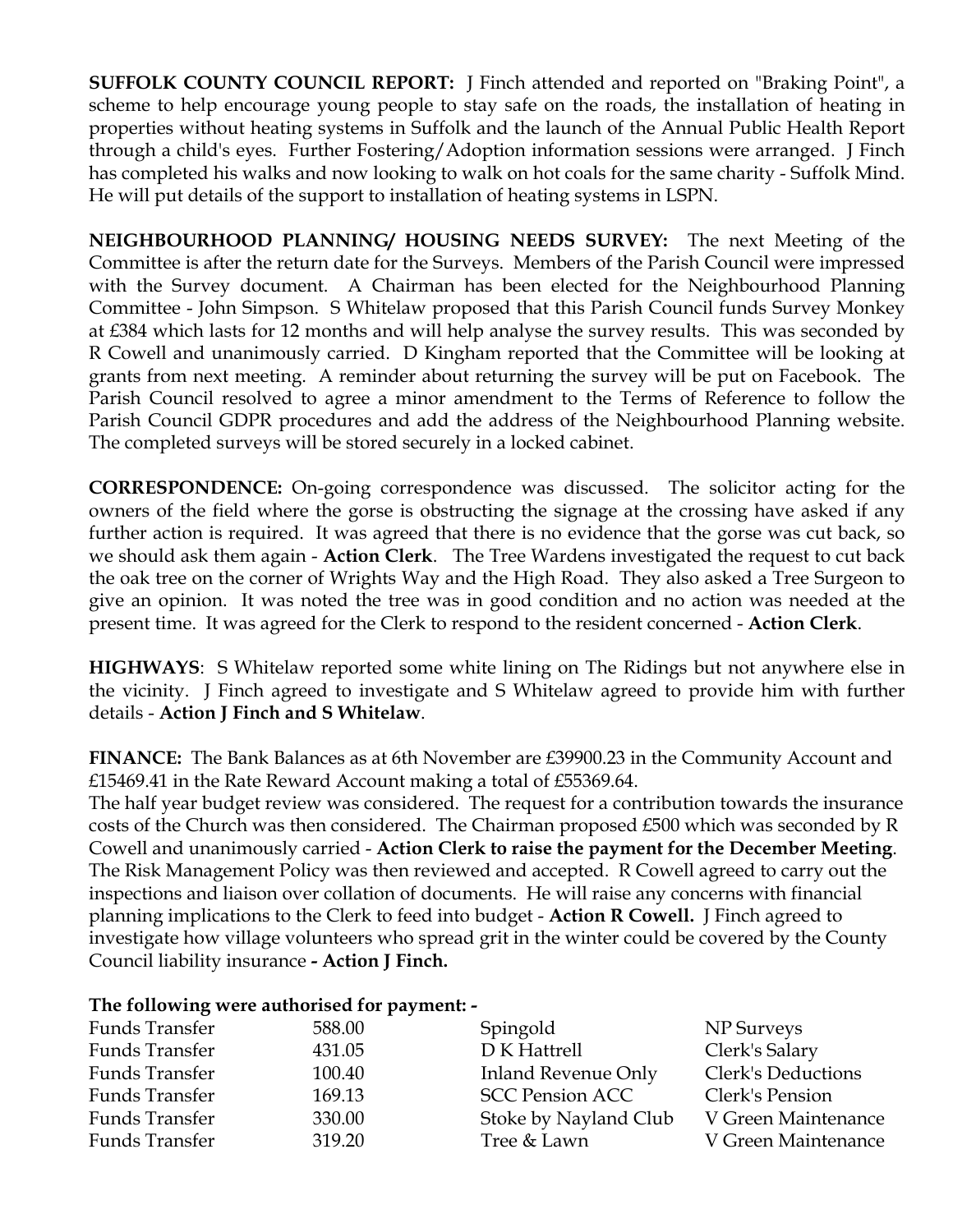| <b>Funds Transfer</b> | 200.00  | Pete Irving Tree Serv.                          | Treework         |
|-----------------------|---------|-------------------------------------------------|------------------|
| <b>Funds Transfer</b> | 126.00  | Angia Inspection Services V Green Playgd report |                  |
| Funds Transfer        | 40.00   | D Kingham                                       | NP - Letterboxes |
| <b>Funds Transfer</b> | 9.00    | Leavenheath Village Hall N/Plan hall hire       |                  |
| Funds Transfer        | 1250.00 | Suffolk County Council Yellow backed signs      |                  |
|                       |         |                                                 |                  |

**Total £3562.78**

**REPORTS FROM ORGANISATIONS AND REPRESENTATIVES :** Reports were given from the Village Green, Village Hall and the Tree Wardens. The Village Green Committee are in receipt of the Playground Safety Report where some work is required. They are due to consider these at the next Meeting. R Cowell asked for the Village Green Risk Assessment for his records. In relation to the Village Hall, the Election has been booked, the film nights continue to be well received with the best year ever this year. The Tree Wardens provided a report of recent activity including some cutting back on the Village Green. Trees are being made available for new plantings.

**IDEAS TO IMPROVE THE VILLAGE**: The dog bins are being installed and it was agreed for the Clerk to email the Invoice to R Bellenie for checking - **Action Clerk.** It was agreed to consider what facilities there were in the Village for our youth and raise any ideas at future meetings.

**REPORTS AND QUESTIONS FROM CHAIRMAN AND MEMBERS**: C Morgan agreed to keep an eye on activity in Kingsland Lane. R Cowell reported that changes have been suggested to the footpath priority cutting schedule. The Chairman thanked D Kingham for the notice in the LSPN and wondered whether a similar notice could encourage applicants for the Parish Council.

The meeting closed at **9.05 p.m**.

**Planning Meeting on 6th November 2019**

*The following decisions was advised from the Planning Authority:-*